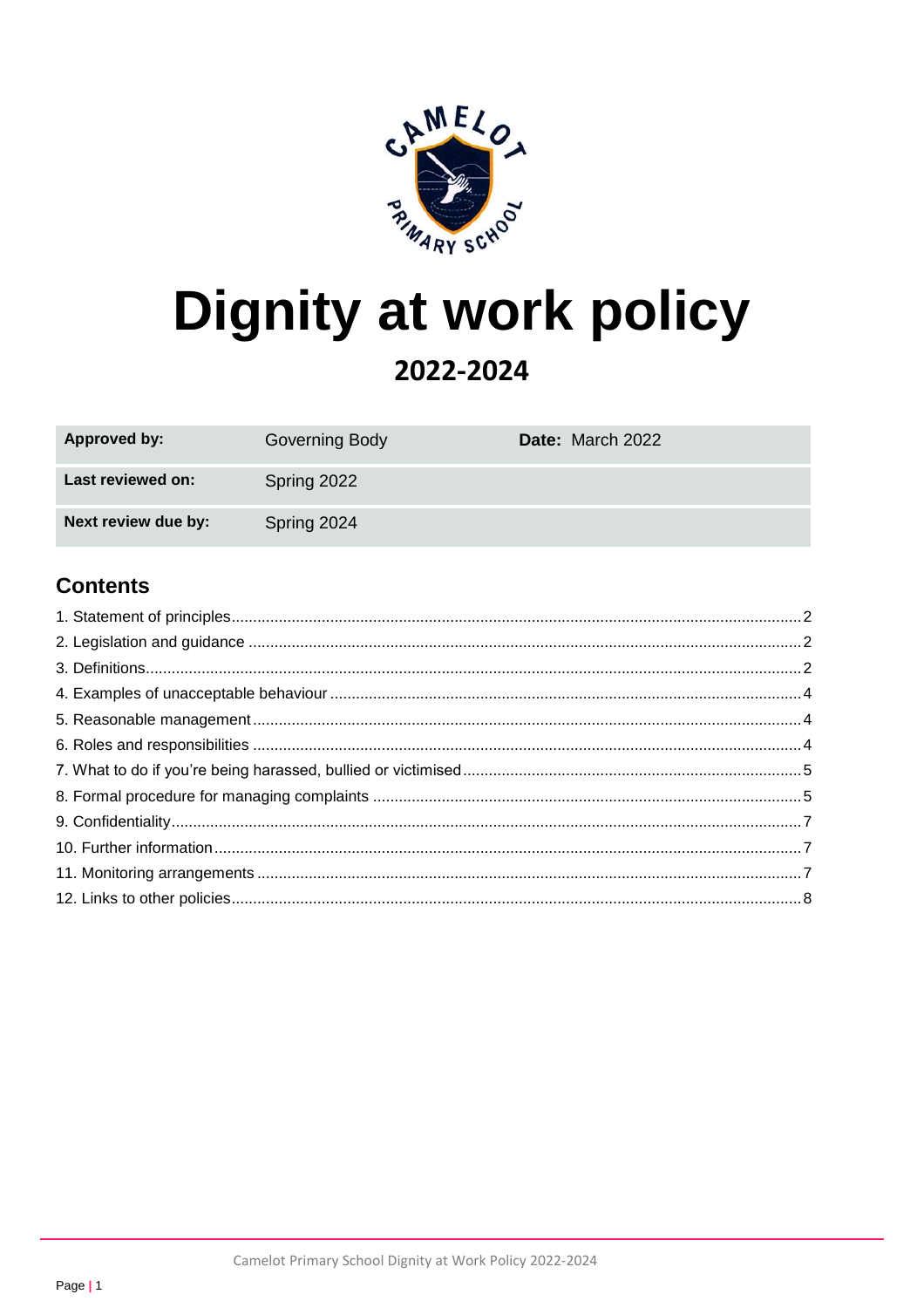## <span id="page-1-0"></span>**1. Statement of principles**

- All members of the school workforce (as defined in section 2) have a right to be treated with dignity and respect in the workplace
- Workplace harassment, bullying and victimisation are totally unacceptable
- No member of the school workforce should have to tolerate harassment, bullying or victimisation from colleagues, pupils, members of the public, or other individuals they may encounter at work, or on school trips
- The school recognises that any member of the school workforce can be subjected to these forms of behaviour
- The school will assess whether harassment, bullying or victimisation has occurred based on the impact of the action(s) on the victim rather than the intent of the alleged perpetrator
- The school will not base decisions about handling harassment, bullying or victimisation on whether someone submitted to or rejected a particular instance of harassment, bullying or victimisation

The school strives for a workplace that's free of harassment, bullying and victimisation through:

- Raising awareness of the issues of harassment, bullying and victimisation, and refusing to tolerate these behaviours
- Supporting any member of the school workforce who is harassed, bullied or victimised
- Dealing with any issues through agreed processes when they are raised
- Ensuring that senior leaders demonstrate and uphold high standards of conduct

## <span id="page-1-1"></span>**2. Legislation and guidance**

This policy is based on the Acas guidance on [discrimination, bullying and harassment at work.](https://www.acas.org.uk/if-youre-treated-unfairly-at-work)

This policy follows the principles of the:

- [Equality Act 2010](https://www.legislation.gov.uk/ukpga/2010/15/contents)
- [Protection from Harassment Act 1997](https://www.legislation.gov.uk/ukpga/1997/40/contents) (which makes provision for protecting individuals from harassment and similar conduct)
- **[Employment Rights Act 1996](https://www.legislation.gov.uk/ukpga/1996/18/contents) (which is particularly relevant if the school is considering a dismissal)**
- [Employment Relations Act 1999](http://www.legislation.gov.uk/ukpga/1999/26/contents) (where a dispute progresses to an employment tribunal)

Where it becomes necessary to bar an individual from school premises, we will refer to the Department for Education's [guidance on controlling access to school premises.](https://www.gov.uk/government/publications/controlling-access-to-school-premises)

This policy is designed to protect all current and former members of the school workforce.

For the purposes of this policy, the term 'school workforce' includes:

Agency workers; Consultants; Casual workers; Interns; Apprentices; Volunteers, including governors; Job seekers and job applicants

This policy does not form part of any employee's contract of employment and we may amend it at any time.

## <span id="page-1-2"></span>**3. Definitions**

All forms of harassment, bullying or victimisation may consist of either a single act or a continuous pattern of behaviour. The individual making the complaint usually defines what they mean by harassment, bullying or victimisation in a given context, where something has happened to them that is unwelcome, unwarranted and causes a detrimental effect.

If a member of the school workforce reports that they are being bullied, harassed or victimised, then they have a complaint which must be dealt with, regardless of whether or not it accords with a standard definition.

#### **3.1 Harassment**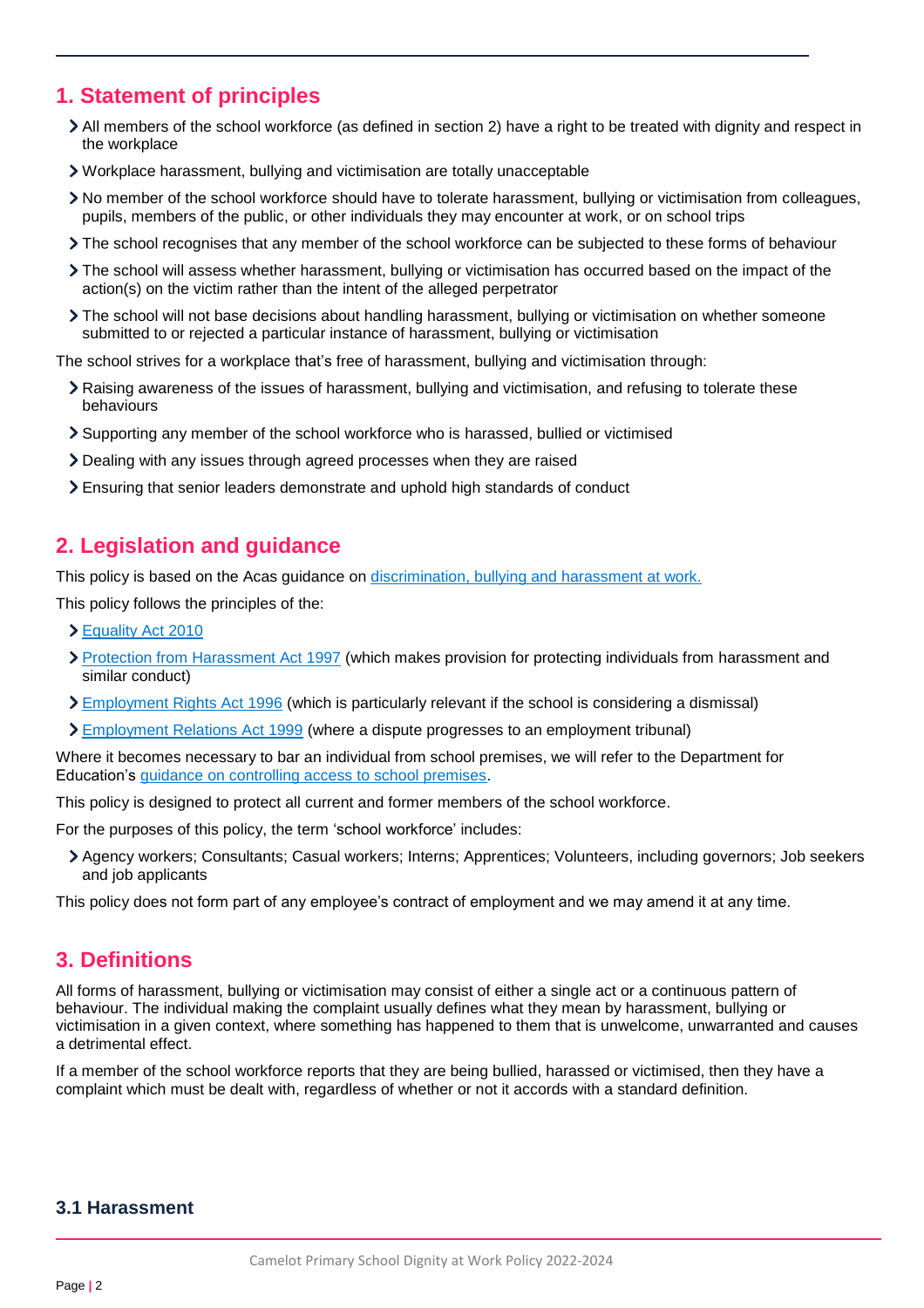Harassment, as defined in the Equality Act 2010, is:

Unwanted conduct related to a relevant protected characteristic, which has the purpose or effect of violating an individual's dignity or creating an intimidating, hostile, degrading, humiliating or offensive environment for that individual.

The unwanted conduct may be physical, verbal or non-verbal. A single incident can amount to harassment.

The relevant protected characteristics defined in the Equality Act 2010 are:

Age; Disability; Gender reassignment; Race; Religion or belief; Sex; Sexual orientation

The individual making the complaint does not need to be the intended target or possess the relevant characteristic themselves.

An individual may find the behaviour offensive even if it is not directed at them, or they may be:

- Associated with a person who has a protected characteristic
- Wrongly perceived to have a protected characteristic
- > Treated as if they have a protected characteristic

Harassment may also involve unwanted conduct of a sexual nature, which has the same purpose or effect on the individual as described at the beginning of this section (3.1).

Harassment may also occur where there is unwanted conduct of a sexual nature or that relates to gender reassignment or sex. This conduct has the same purpose or effect described at the beginning of this section (3.1) and the individual is treated less favourably because they rejected or submitted to it.

Harassment is unacceptable, and may still be considered and addressed under this policy even if it does not fall within any of the defined categories above.

### **3.2 Bullying**

Bullying in the workplace may be characterised as:

Offensive, intimidating, malicious or insulting behaviour involving an abuse or misuse of power through means that undermine, humiliate, denigrate or injure the recipient.

Bullying can take the form of physical, verbal and non-verbal conduct.

Harassment is when bullying or unwanted behaviour is about any of the protected characteristics defined in the Equality Act 2010 (as defined in section 3.1).

### **3.3 Victimisation**

Victimisation is defined in the Equality Act 2010 as:

Subjecting an individual to a detriment because he/she does a protected act, or it is believed he/she has done or may do a protected act.

A 'protected act' is:

- Bringing proceedings under the Equality Act 2010
- Giving evidence or information in connection with proceedings under the Act
- Doing any other thing for the purposes of or in connection with the Act
- <span id="page-2-0"></span>Making an allegation that someone has breached the Act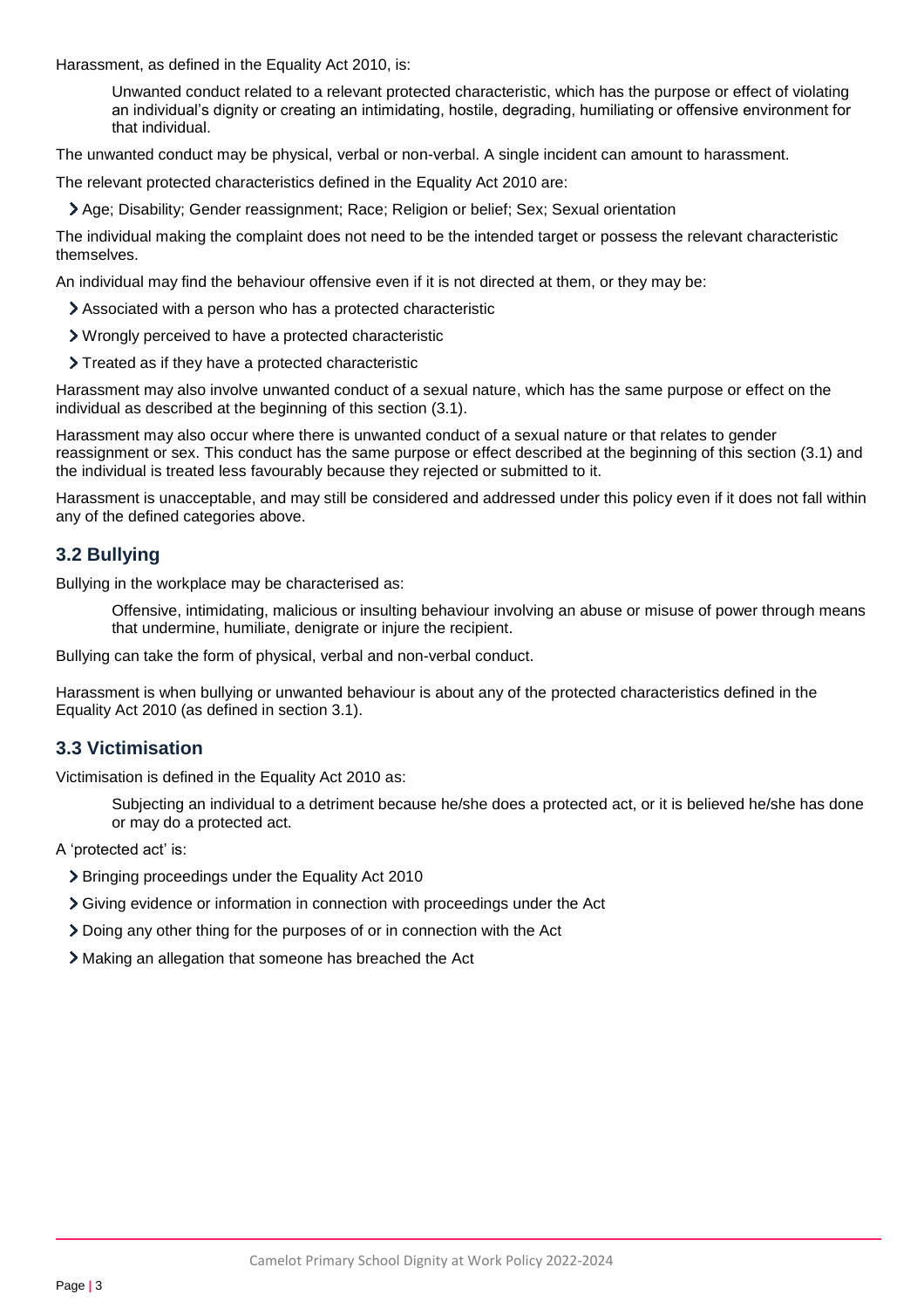## **4. Examples of unacceptable behaviour**

Unacceptable behaviour in this school may include:

Insulting someone verbally or through offensive behaviour; Physical or psychological threats; Spreading malicious rumours; Sharing information about an individual with others who do not need to know;<br>Ridiculing or demeaning someone; Picking on someone or setting them up to fail; Exclusion; Picking on someone or setting them up to fail; Exclusion; Misuse of power, such as overbearing supervision or deliberately undermining a competent worker; Unwelcome sexual advances, such as touching, standing too close, displaying offensive materials, asking for sexual favours, making decisions on the basis of sexual advances being accepted or rejected;<br>Making unfounded threats or comments about job security;<br>Preventing an individual from progressing by Making unfounded threats or comments about job security; intentionally blocking promotion or training opportunities; Putting humiliating, offensive or threatening comments or photos on social media

This list is not intended to be exhaustive.

Harassment, bullying or victimisation may occur:

- Face to face; Through written communications; Using visual images (for example, pictures of a sexual nature or embarrassing photographs of colleagues); Via email; Via phone; Via social media
- Via automatic supervision methods, such as computer recording of downtime from work, or recording of telephone conversations, if these are not universally applied to all workers in similar roles

This list is not intended to be exhaustive.

## <span id="page-3-0"></span>**5. Reasonable management**

The school differentiates between reasonable management, which is firm and fair, and behaviours associated with harassment, bullying or victimisation.

Legitimate, justifiable, appropriately conducted monitoring of a member of the school workforce's behaviour or job performance does not therefore constitute bullying, harassment or victimisation.

## <span id="page-3-1"></span>**6. Roles and responsibilities**

#### **6.1 The governing board**

The governing board:

- Ensures complaints and allegations are handled according to agreed procedures
- > Holds the headteacher to account for the implementation of this policy
- Ensures that this policy is periodically reviewed and kept up to date
- Deals with complaints raised by or about the headteacher

#### **6.2 The headteacher**

The headteacher:

- Works to ensure that the working environment is free from harassment, bullying and victimisation
- Works to check that complaints and allegations are handled according to agreed procedures

#### **6.3 All members of the school workforce**

All members of the school workforce:

- > Treat colleagues with dignity and respect
- Contribute to maintaining an environment free from harassment, bullying and victimisation
- Support colleagues who experience unacceptable behaviour and who are considering making a complaint, or have made a complaint
- Report any occurrence of unacceptable behaviour and offer supporting evidence in any investigation where appropriate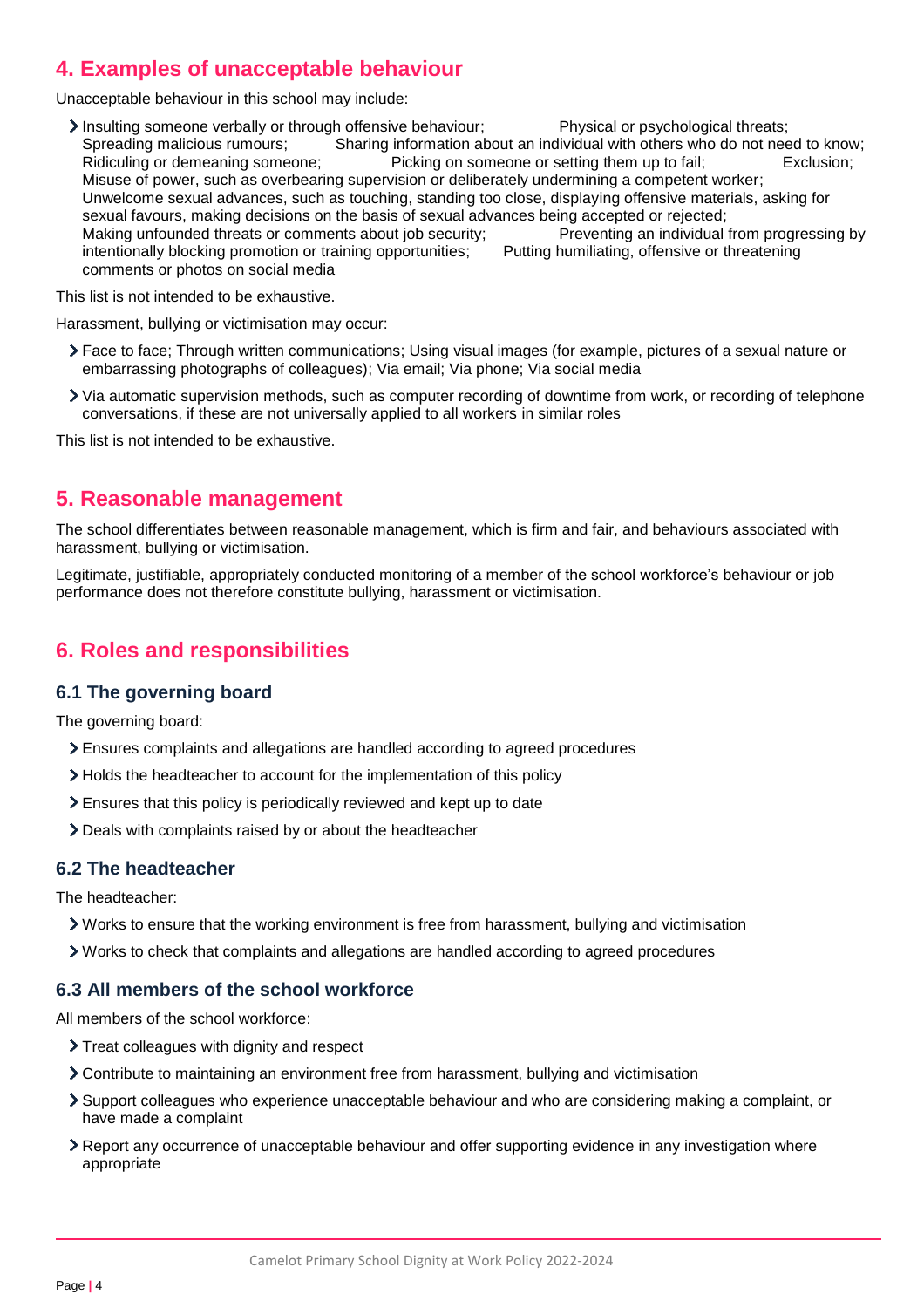#### **6.4 Line managers**

Line managers, and those fulfilling this role when a complaint is about the line manager:

Will listen to and take seriously any member of the school workforce who comes to them with a concern or complaint regarding harassment, bullying or victimisation

## <span id="page-4-0"></span>**7. What to do if you're being harassed, bullied or victimised**

If you are being harassed, bullied or victimised by an employee (as defined in 8.1, below), stakeholder (as defined in 8.2, below) or pupil, speak to your line manager within the school. They can provide confidential advice and assistance in resolving the issue.

If your line manager is the subject of your complaint, speak to the Sharon Raven, Office Manager.

In the case of members of the governing board, 'line manager' in this policy means the chair of the governing board. If the chair is the subject of your complaint, speak to the headteacher.

For job applicants, job seekers and former members of the school workforce, 'line manager' in this policy means Sharon Raven, Office Manager.

Consider whether you feel able to raise the issue informally with the person responsible. Your line manager (or the Sharon Raven, Office Manager/headteacher if your complaint is about your line manager or chair of the governing board) can support you with this.

If you do raise the issue with the individual, you should explain clearly that their behaviour is not welcome or makes you uncomfortable. It may be that they are not aware of the effect of their actions.

Raising the matter informally will involve a discussion of the events, with the intention of reaching an agreement that the behaviour will cease with immediate effect.

If you feel uncomfortable raising the matter with the individual informally, or you have tried to do so without a successful resolution, the school will decide whether your complaint should be dealt with formally under this policy or under the school's grievance procedures. It is for the school to determine the appropriate procedure, based on the facts of the case.

If the complaint is dealt with under this dignity at work policy, the school will follow the procedure set out below.

If the complaint is dealt with under the school's grievance procedures, you should refer to those.

## <span id="page-4-1"></span>**8. Formal procedure for managing complaints**

How complaints will be dealt with will depend, in part, on whether the alleged perpetrator is an employee, a stakeholder or a pupil. Each option, and who it relates to, is set out below.

For all allegations of members of the school workforce being harassed, bullied or victimised, consideration will be given to involving other agencies as necessary.

Where a complaint has been raised and is being investigated under this procedure, the school will consider requests from the complainant to change their working arrangements, duties or hours in order to avoid or minimise contact with the alleged perpetrator until a successful resolution and an agreed outcome are reached.

### **8.1 Alleged harassment, bullying or victimisation by employees**

The school will use this process if the complaint relates to someone employed directly by the school, or where the school has the power to take professional or disciplinary action.

#### **8.1.1 Submitting a formal complaint**

Where the decision has been reached for the complaint to be dealt with under this dignity at work policy, the complainant should submit their complaint in writing to their line manager. If the complaint relates to their line manager, it should be sent to the Sharon Raven, Office Manager.

The written complaint should set out the nature of the complaint with reference to specific incidents where possible, including times, dates and witnesses. It is important that it contains sufficient detail to enable the nature of the complaint to be determined.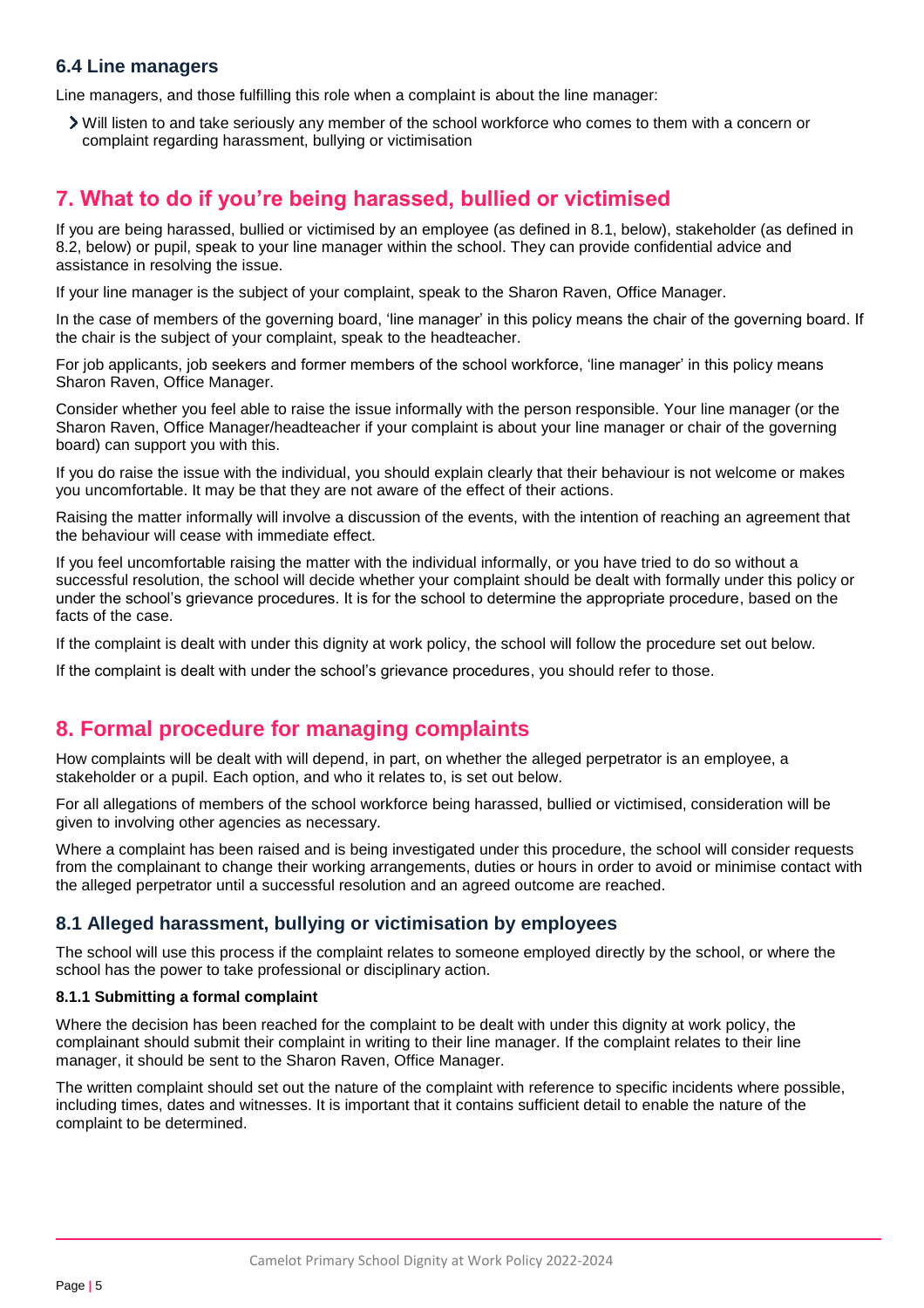#### **8.1.2 Formal investigation**

Once a written complaint is received, an investigating officer will be appointed to carry out an investigation into the complaint. This will be an independent individual with no prior knowledge of the complaint.

Both the complainant and the subject of the complaint should be advised that a formal complaint has been made and that an investigation will take place.

An interview will usually be arranged with the complainant within one week of receipt of the complaint. The subject of the complaint will then be interviewed, and will be allowed the opportunity to respond to the complaint. There is no entitlement for the subject of the complaint to see the written complaint, but they should be provided with information as to the nature of it.

Both the complainant and the subject of the complaint may be accompanied at any stage of the formal procedure by either a colleague, a trade union official, a trade union representative who has been certified by their union as competent to accompany a worker, or a friend.

If any other witnesses are deemed pertinent to the investigation, the investigating officer will arrange to speak with them and will review relevant information and documentation.

The investigating officer will consider all information and evidence gathered over the course of their investigation and will produce a written report detailing their findings and recommendations about action to be taken upon the conclusion of the investigation.

#### **8.1.3 Action following the investigation**

If the investigating officer upholds the complaint against the employee, possible outcomes may be:

> Disciplinary action or Mediation or Mandatory training

If the investigating officer does not uphold the complaint, possible outcomes may be:

No action or Mediation

These lists are not intended to be exhaustive.

#### **8.2 Alleged harassment, bullying or victimisation by stakeholders**

The school will use this process if the complaint relates to someone not employed directly by the school, or when the school doesn't have the power to take any professional or disciplinary action against the person in question.

Where the decision has been reached for the complaint to be dealt with under this dignity at work policy, the matter will be handled in line with the above outlined formal procedure – namely the requirement for a formal written complaint to be submitted and a formal investigation to commence. It may be appropriate to allow the stakeholder to be accompanied as part of any investigation interview.

If the allegation is found to be justified, the response from the school will depend on the relationship of the perpetrator to the school and the nature and severity of the incident.

The school will take proportionate action in consultation with the individual who made the complaint. This may involve:

- > Mediation
- Putting up signs setting out acceptable and unacceptable behaviour
- > A verbal warning
- > A written warning

This list is not intended to be exhaustive.

If the action taken is not effective in preventing issues, or for very severe cases, the school will consider further action. This may involve a meeting to discuss a ban from the school site. If the perpetrator is a contractor, this may involve a meeting to discuss the termination of the contract between them and the school.

In the case of a ban, the individual will be informed in writing that they are banned from the premises, subject to review. At this stage, other agencies such as the local authority may be involved. Where appropriate, the school will have regard to the Department for Education's guidance on controlling access to school premises (see section 2 of this policy).

If the individual is a parent of a pupil at the school, where appropriate, the arrangements for pupils being delivered to and collected from the school will be clarified.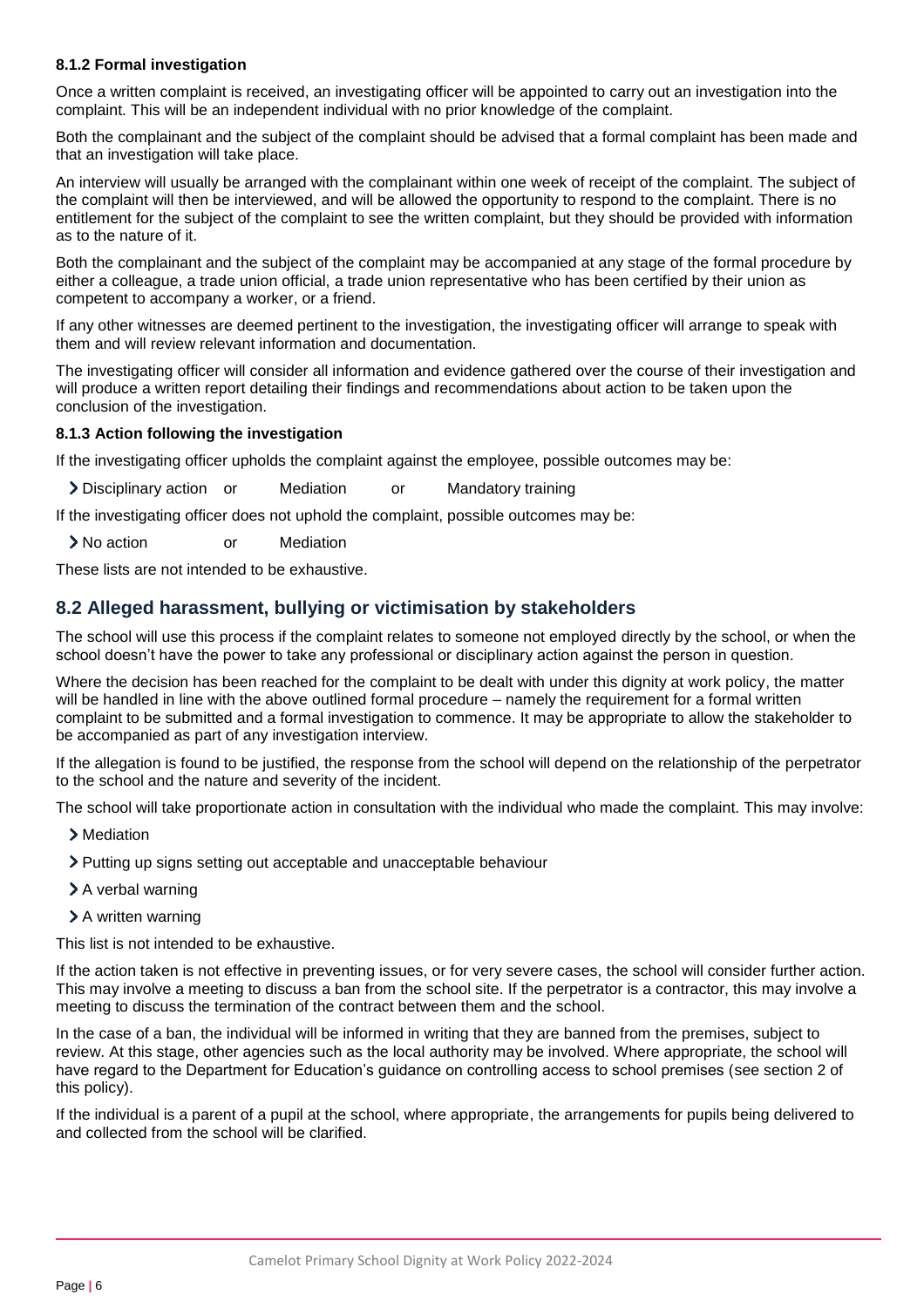## **8.3 Alleged harassment, bullying or victimisation by pupils**

Where the decision has been reached for the complaint to be dealt with under this dignity at work policy, the matter will be handled in line with the above outlined formal procedure – namely the requirement for a formal written complaint to be submitted and a formal investigation to commence. It may be appropriate to allow the pupil to be accompanied by an appropriate adult as part of any investigation interview.

If the allegation is found to be justified, the school will then refer to the behaviour policy, and may issue a disciplinary sanction against the pupil in accordance with that policy (up to and including permanent exclusion where appropriate), with reference to the safeguarding policy if appropriate to the pupil's circumstances.

Where the pupil remains at the school, the school will also take responsibility for educating the pupil about appropriate behaviour and will liaise with the individual who raised the allegation about alternative working arrangements (temporary or permanent) if they teach, or otherwise have regular interaction with, the pupil.

## **8.4 Continued working relationships**

If it is decided that there is no case to answer, support will be provided for both parties and consideration given to managing their ongoing working relationship.

We will also consider whether there is evidence that the complaint has been malicious. If there is evidence to suggest that the complaint was malicious, this will be investigated and dealt with under our disciplinary procedures. Where the individual isn't covered by our disciplinary procedures, the school will consider other reasonable action, and involve other agencies where appropriate.

Whatever the outcome, we will consider how to support the individuals involved to maintain an ongoing working relationship.

### **8.5 Appeals**

If the complainant is not satisfied, they should write to the Sharon Raven, Office Manager, within 10 working days of being informed of the outcome of the procedure.

An appeal hearing will then be arranged within a reasonable period of time, and will be dealt with by an appropriate level of senior management with no prior involvement with the complaint and/or investigations.

The complainant may be accompanied at the hearing by either a colleague, a trade union official, a trade union representative who has been certified by their union as competent to accompany a worker, or a friend.

The appeal outcome will be confirmed in writing within 5 working days of the hearing.

An outcome may dismiss the appeal and confirm the original decision or may uphold the appeal and overturn the original decision.

## <span id="page-6-0"></span>**9. Confidentiality**

The school will respect confidentiality for both the person making the allegation and the subject of it. Details of the investigation and the names of the victim and alleged perpetrator will only be disclosed when necessary (for example, when it is necessary to give details to properly investigate the matters raised).

Information about a complaint by or about an employee may be placed on the employee's personnel file, along with a record of the outcome and of any notes or other documents compiled during the process.

A complaint about a pupil may be stored on their educational record.

Information will be processed in line with UK data protection law. It will be kept securely, only for as long as necessary and in line with UK data protection law.

## <span id="page-6-1"></span>**10. Further information**

An employee can seek further information on harassment, bullying and victimisation from their:

> Line manager

> Trade union representative

## <span id="page-6-2"></span>**11. Monitoring arrangements**

This policy will be reviewed by the governing body on an annual cycle.